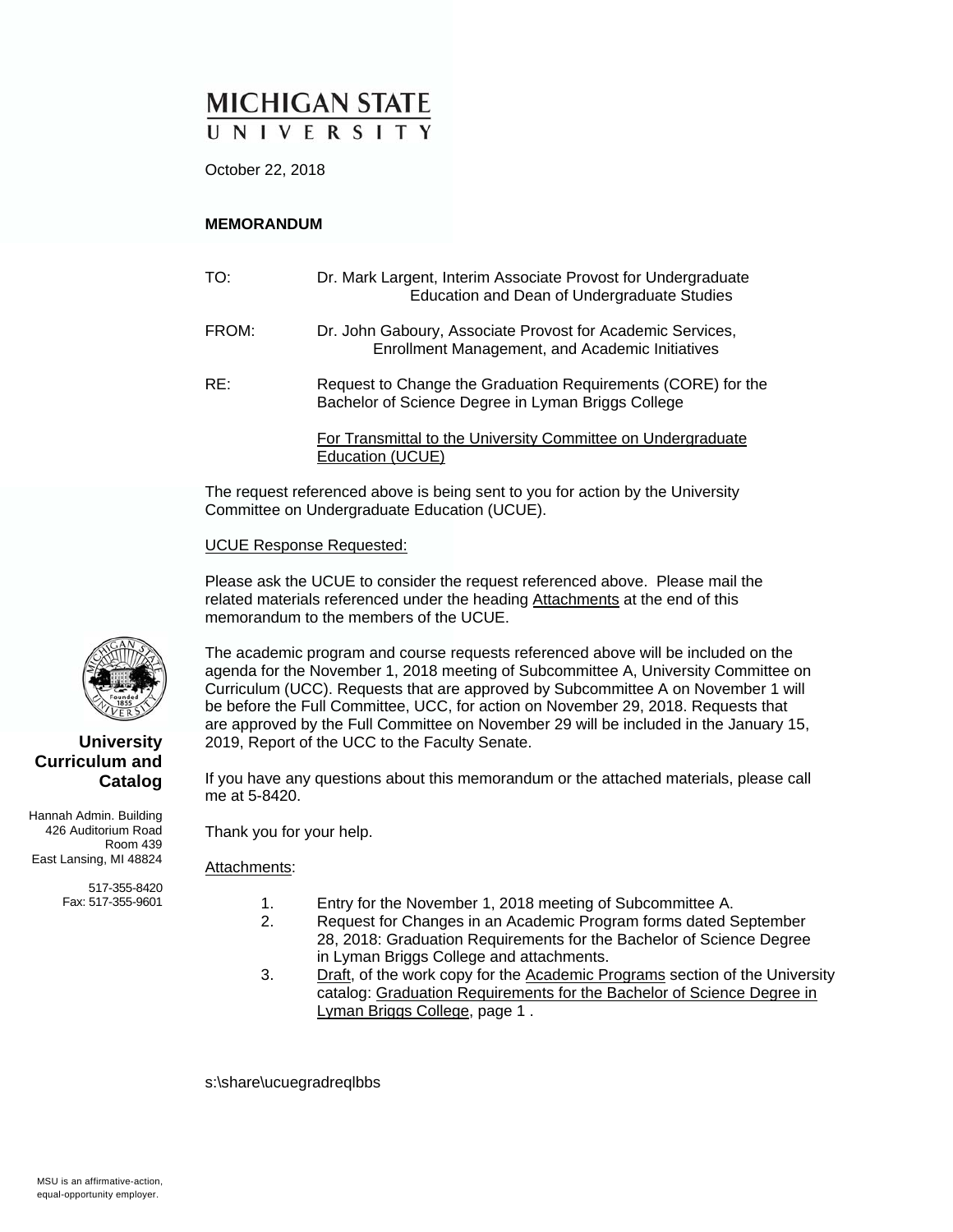#### **LYMAN BRIGGS COLLEGE**

- 1. Request to change the **Graduation Requirements** for **Lyman Briggs College** leading to the **Bachelor of Science Degree in Lyman Briggs College**. The University Committee on Undergraduate Education (UCUE) will consider this request.
	- a. Under the heading **Requirements for Bachelor of Science Degree in Lyman Briggs College** make the following changes:
		- (1) In item 3. a. change the total credits from '46 to 55' to '48 to 57'.
		- (2) Replace item 3. a. (4) with the following:

**Physics**: One of the following groups of courses (8 to 10 credits):

- (a) Lyman Briggs 273, 274.
- (b) Physics 231, 232, 251, 252.
- (c) Physics 183, 184, 191, 192.
- (d) Physics 183B, 184B, 191, 192.
- (e) Physics 191, 192, 193H, 294H.

Effective Fall 2019.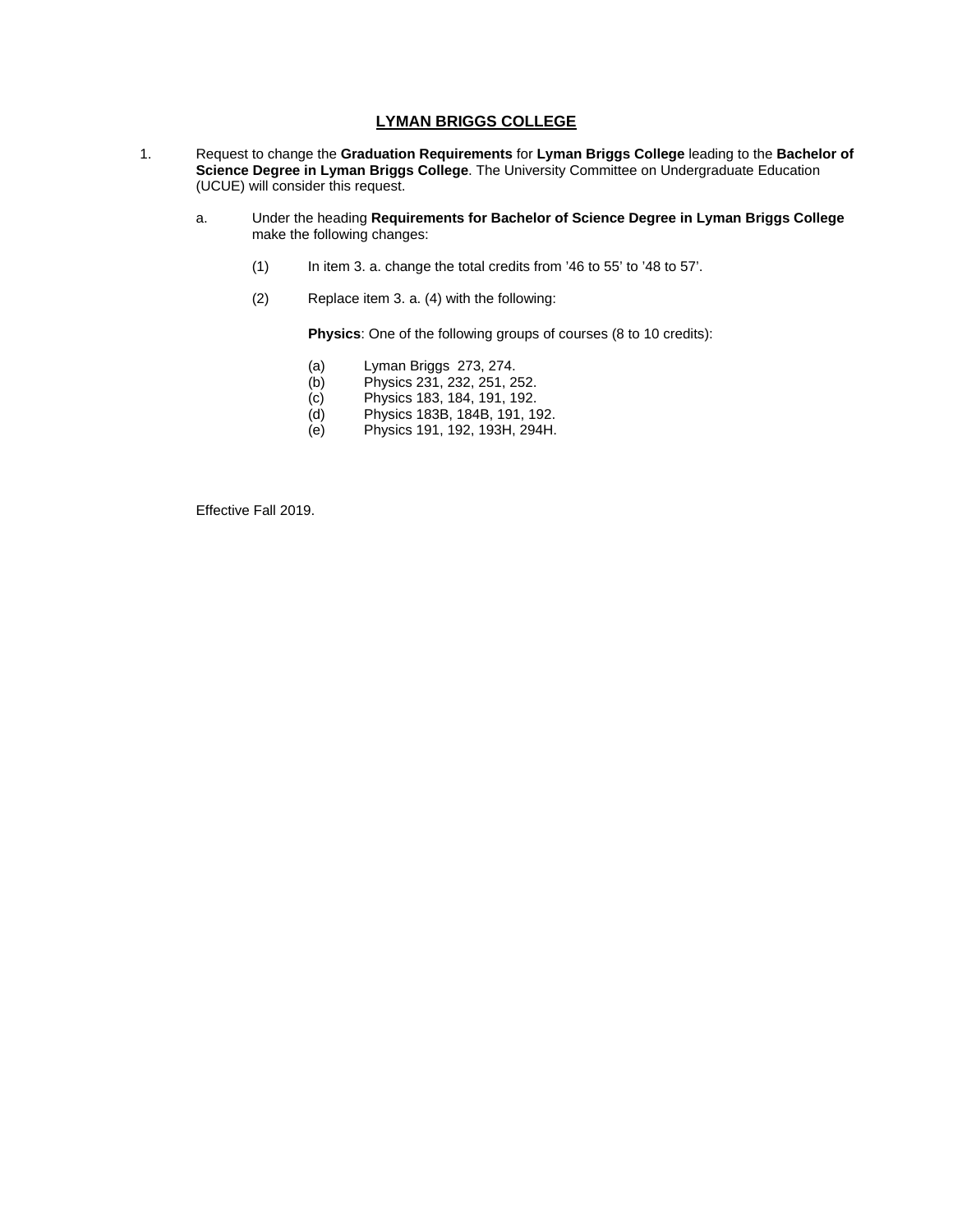# $\sqrt{2}$

Michigan State University Office of the Registrar

| Program Name: Lyman Briggs College -<br><b>Graduation Requirements</b><br>Degree: BS<br>Sequence Number: 6                                                                                                                                                                                                                         | Program Request ID: 3693             |  |  |
|------------------------------------------------------------------------------------------------------------------------------------------------------------------------------------------------------------------------------------------------------------------------------------------------------------------------------------|--------------------------------------|--|--|
| Effective Dates: Fall 2019 - Open Status: Interim                                                                                                                                                                                                                                                                                  | Initial Action: Change               |  |  |
|                                                                                                                                                                                                                                                                                                                                    | Requested Date: 3/23/2018 2:16:53 PM |  |  |
| 1. Department/School/College:<br>28546  Lyman Briggs College<br>2. Name of Program:<br>Lyman Briggs College - Graduation Requirements<br>3. Name of Degree:                                                                                                                                                                        |                                      |  |  |
| <b>BS</b><br>4. Type of Program:                                                                                                                                                                                                                                                                                                   |                                      |  |  |
| Prev:College Degree Requirements                                                                                                                                                                                                                                                                                                   |                                      |  |  |
| New:                                                                                                                                                                                                                                                                                                                               |                                      |  |  |
| 5. Effective Start Semester:                                                                                                                                                                                                                                                                                                       |                                      |  |  |
| Prev: Fall 2017<br>New: Fall 2019                                                                                                                                                                                                                                                                                                  |                                      |  |  |
| 6. Target student audience for the program:                                                                                                                                                                                                                                                                                        |                                      |  |  |
| Lyman Briggs College entering students                                                                                                                                                                                                                                                                                             |                                      |  |  |
| 7. Enrollment:                                                                                                                                                                                                                                                                                                                     |                                      |  |  |
| What is the expected enrollment per year: 625                                                                                                                                                                                                                                                                                      |                                      |  |  |
| What is the minimum enrollment acceptable: 1                                                                                                                                                                                                                                                                                       |                                      |  |  |
| 8. Source of budget for the program:                                                                                                                                                                                                                                                                                               |                                      |  |  |
| To align academic planning and curricular change, ALL requests for NEW funds must be<br>included in the College's annual planning letter. Provost approval of new funds and the<br>effective date for the new program must align. If funding is not approved, then the<br>program request will not be forwarded to Faculty Senate. |                                      |  |  |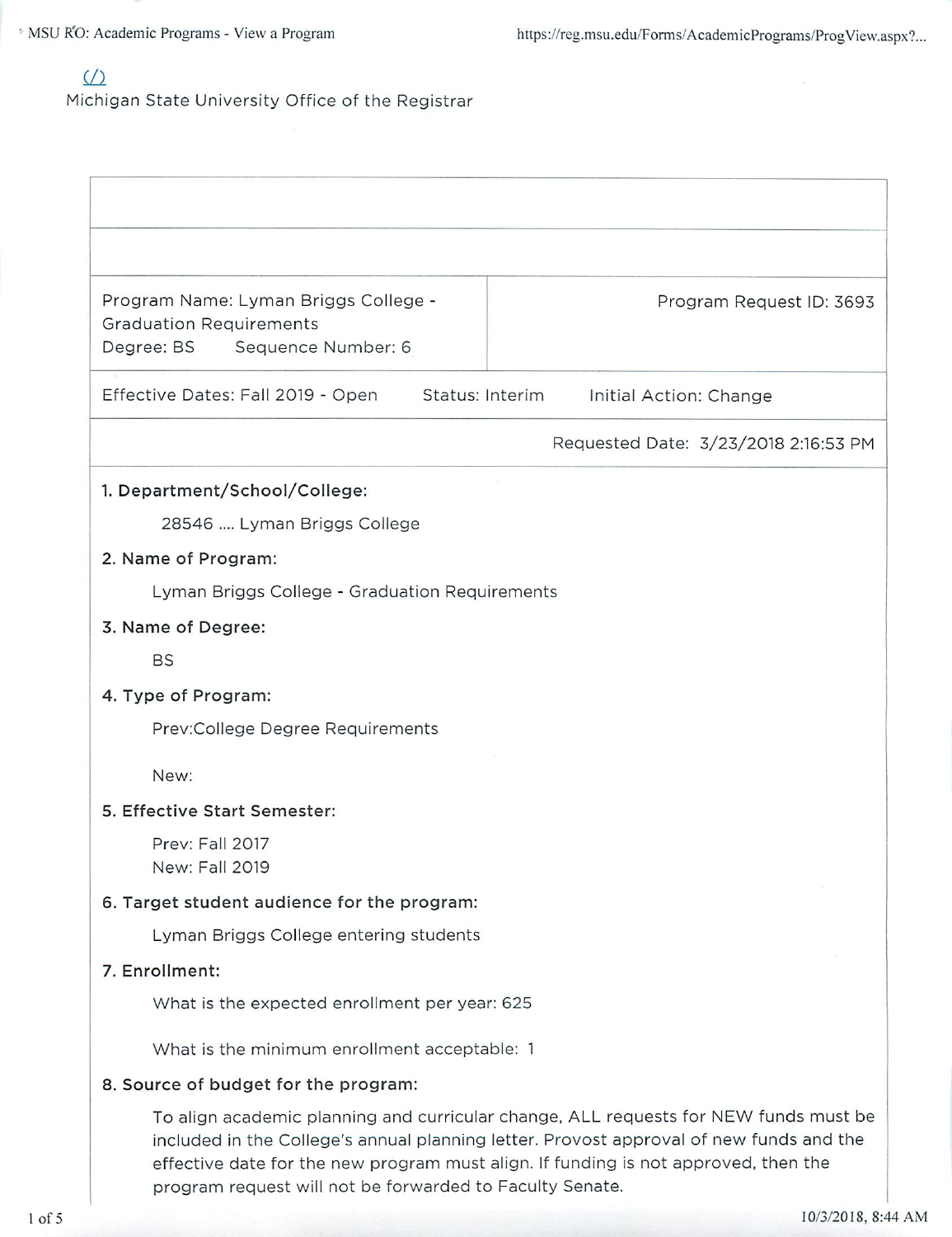College reallocation

If new funds, was this request included in the College's annual planning letter? Indicate yes or no. If no, then this is a department or college fund reallocation (If the program is implemented, no additional resources are required.).

# 9. Projected Costs as compared to other programs in unit:

Same

# 10. Staff requirement:

How many additional staff will be required: 0

Who will provide the primary instruction. Describe any external linkages(industry, government, etc.):

# 11. Will additional equipment be required:

Approximate cost: 0

Source of funding:

### 12. Will additional library materials be required:

Approximate cost: 0

Source of funding: Adequate

### 13. Will additional space be required:

Type:

Approximate amount:

# 14. If the program requirements contain a named concentration, do you wish for the concentration to be noted on the student's transcript?:

**No** 

### 15. Detailed Description:

The Lyman Briggs College program leads to the Bachelor of Science Degree. Requirements for the Bachelor of Science Degree in Lyman Briggs College 1. The University requirements for bachelor's degrees as described in the Undergraduate Education section of this University catalog; 120 credits, including general elective credits, are required for the Bachelor of Science degree in Lyman Briggs College.

Students who are enrolled in the College of Natural Science may complete the alternative track to Integrative Studies in Biological and Physical Sciences that is described in item 1. under the heading Graduation Requirements in the College statement. Certain courses referenced in requirement 3. below are equivalent to courses in the alternative track and, therefore, may be used to satisfy the alternative track.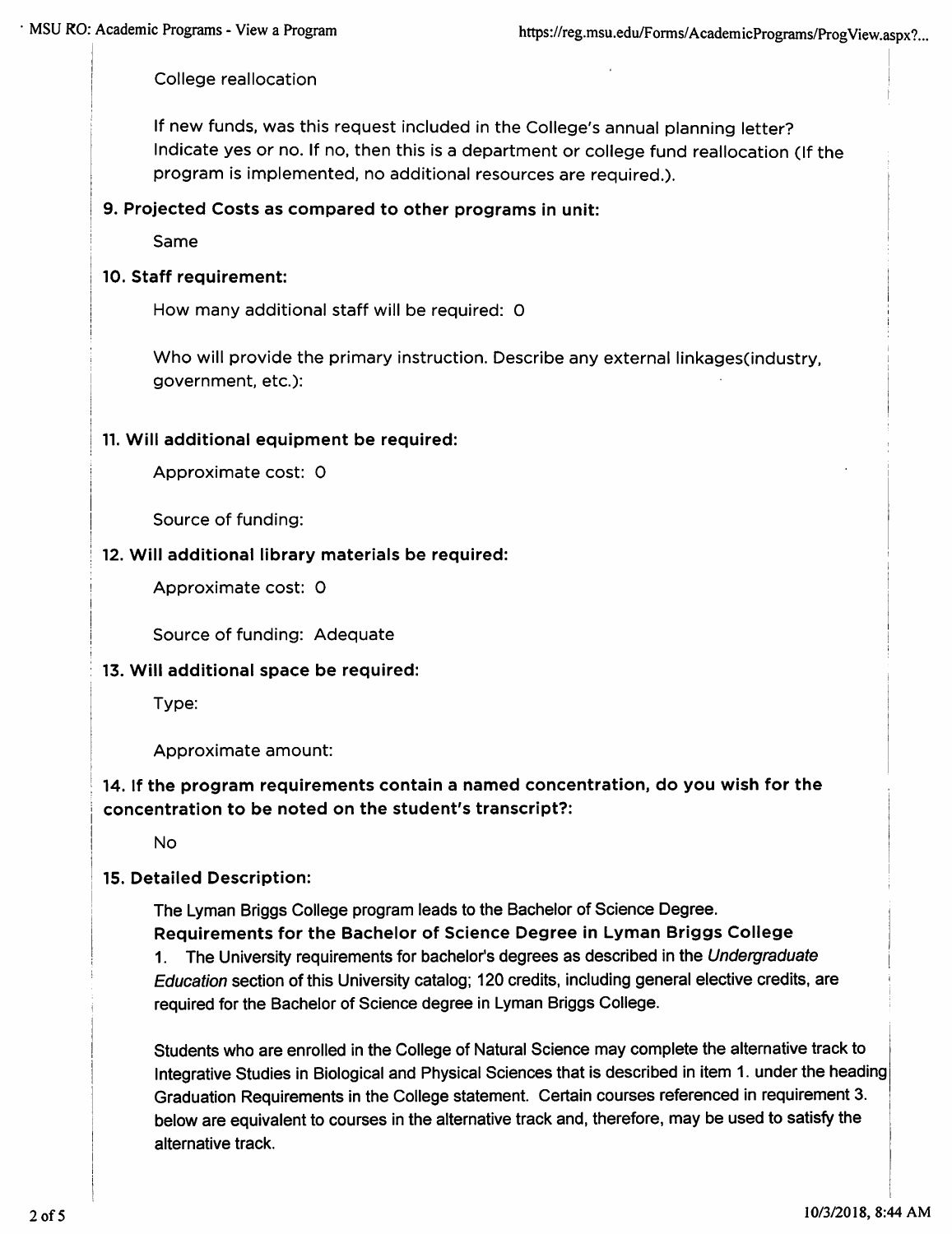The completion of the Lyman Briggs College mathematics and statistics requirement [referenced in item 3.c.(4) below] may also satisfy the University mathematics requirement.

The completion of Lyman Briggs 133 or one of the approved alternatives [referenced in requirement] 3.a.(5)(a) below] may also be counted toward the University Tier I writing requirement.

The University's Tier II writing requirement for the Major and Coordinate Majors in Lyman Briggs College is met by completing Lyman Briggs College 492 and one of the following courses: Lyman Briggs College 321A, 321B, 322A, 322B, 323A, 323B, 324A, 324B, 325A, 325B, 326A, 326B, 327A, or 327B. Those courses are referenced in items 3. a. (5) and 3. a. (6) below.

2. The requirements of Lyman Briggs College for the Bachelor of Science degree, referenced in item 3. a. below.

The credits earned in certain courses referenced in requirement 3. below may be counted toward College requirements as appropriate.

The following requirements of Lyman Briggs College for the Bachelor of Science degree: 3.

a. CORE PROGRAM (46 to 55 credits): (48 to 57 credits)

- (1) Biology: One of the following groups of courses (8 to 10 credits):
	- (a) Lyman Briggs 144, 145.
	- (b) Biological Science 181H, 191H, 182H, 192H.
	- (c) Biological Science 161, 171, 162, 172.

(2) Chemistry: One of the following groups of courses (8 to 10 credits):

- (a) Lyman Briggs 171, 171L, 172, 172L.
- (b) Lyman Briggs 171, 171L; Chemistry 143
- (c) Lyman Briggs 171, 171L; Chemistry 251.
- (d) Chemistry 141, 142, 161.
- (e) Chemistry 141, 143, 161.
- (f) Chemistry 141, 161, 251.
- (g) Chemistry 151, 152, 161.
- (h) Chemistry 181H, 182H, 185H.

(3) Mathematics and Statistics: One of the following groups of courses (6 to 8 credits):

- (a) Lyman Briggs 118, 119.
- (b) Lyman Briggs 118; Statistics and Probability 231.
- (c) Mathematics 132, 133.
- (d) Mathematics 132; Statistics and Probability 231.
- (e) Mathematics 152H, 153H.
- (4) Physics: One of the following groups of courses (6 to 8 credits): (8 to 10 credits)
	- (a) Lyman Briggs 273, 274.
	- (b) Physics 231, 232, 251, 252.
	- (c) Physics 183, 184, 191, 192.
	- (d) Physics 183B, 184B, 191, 192.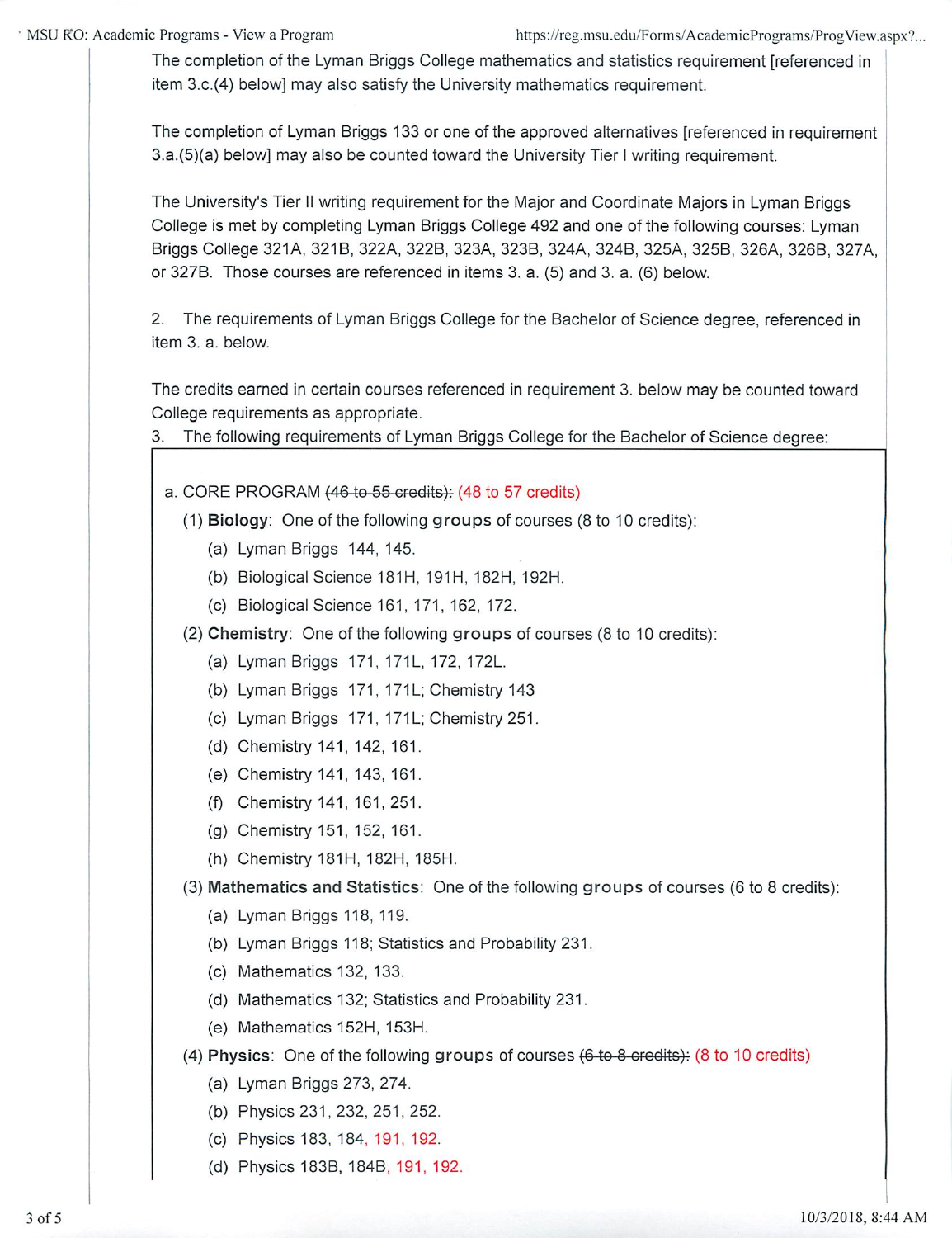(e) Physics 193H, 294H, 191, 192.

- (5) History, Philosophy and Sociology of Science: A total of 11 or 12 credits from the courses in groups (a), (b), and (c) below.
	- (a) One of the following courses: Lyman Briggs 133; Writing, Rhetoric and American Cultures 101.
	- (b) One of the following courses: Lyman Briggs 321A, 322A, 323A, 324A, 325A, 326A, 327A.
	- (c) One of the following courses: Lyman Briggs 321B, 322B, 323B, 324B, 325B, 326B, 327B.
- (6) Senior Seminar: Lyman Briggs 492 (4 credits).

# 16. Are there admissions requirements for this program?:

Grade or grade-point average requirements and if so in which course(s), portfolio requirement, audition, essay, etc. If there are not admission requirements other than those required by the University policy indicate "none". None.

# 17. Type(s) of change(s):

Requirements in the college core (adding PHY labs)

### 18. Students who will be affected by the proposed changes:

LB students who elect to take PHY instead of the LB coded physics courses for their college requirements

### 19. Will the proposed change(s) have a negative impact on students? If so, which ones?:

students electing PHY courses for their college core Describe impact and explain what accommodations will be made: Students electing to take the non-LBC Physics sequence will be required to take

### 20. Reason(s) for change(s):

The faculty are requiring the completion of general physics labs as part of the core requirement. The current version permits students to complete the physics courses without the laboratories.

# DEPARTMENT LEVEL APPROVAL STATUS

Approved: Lyman Briggs College 3/23/2018 2:23:38 PM by Philip Strong for Mark Largent, Acting Dean

### **SIGNOFFS STATUS**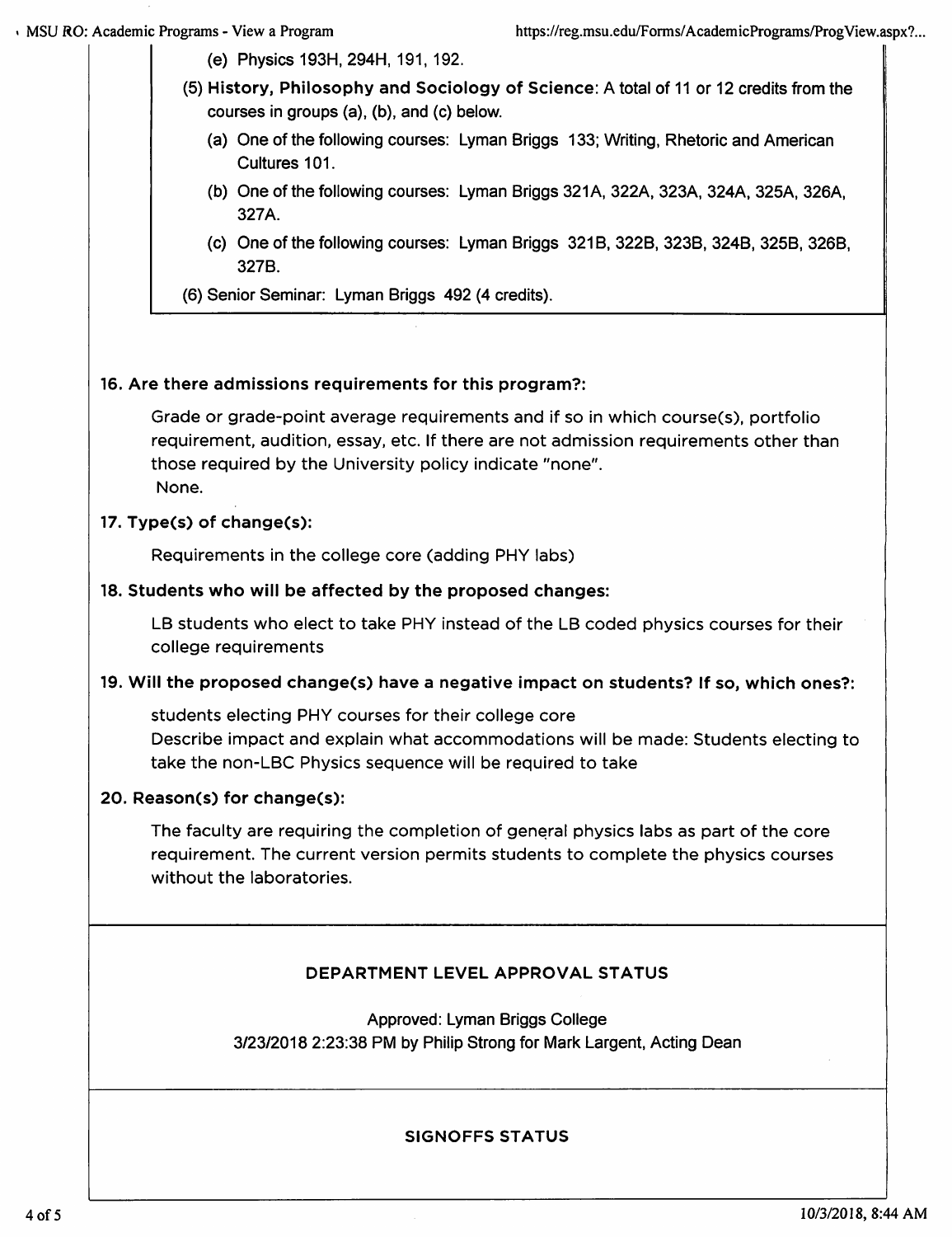No Response by: College of Natural Science

Signed Off: Department of Physics and Astronomy 3/23/2018 2:47:28 PM by Stuart Tessmer for Phillip M. Duxbury, Chairperson

# **COLLEGE LEVEL APPROVAL STATUS**

Approved: Lyman Briggs College 9/28/2018 3:24:08 PM by Philip Strong for Michele Horner Jackson, Dean

Call us: (517) 355-3300 Contact Information (/contact.aspx) | Site Map (/sitemap.aspx) | Privacy Statement (/privacy.aspx) | Site Accessibility (/siteaccessibility.aspx#)

Call MSU: (517) 355-1855 | Visit: msu.edu (http://msu.edu) MSU is an affirmative-action, equal-opportunity employer. | Notice of Nondiscrimination (http://oie.msu.edu) **SPARTANS WILL. | © Michigan State University**